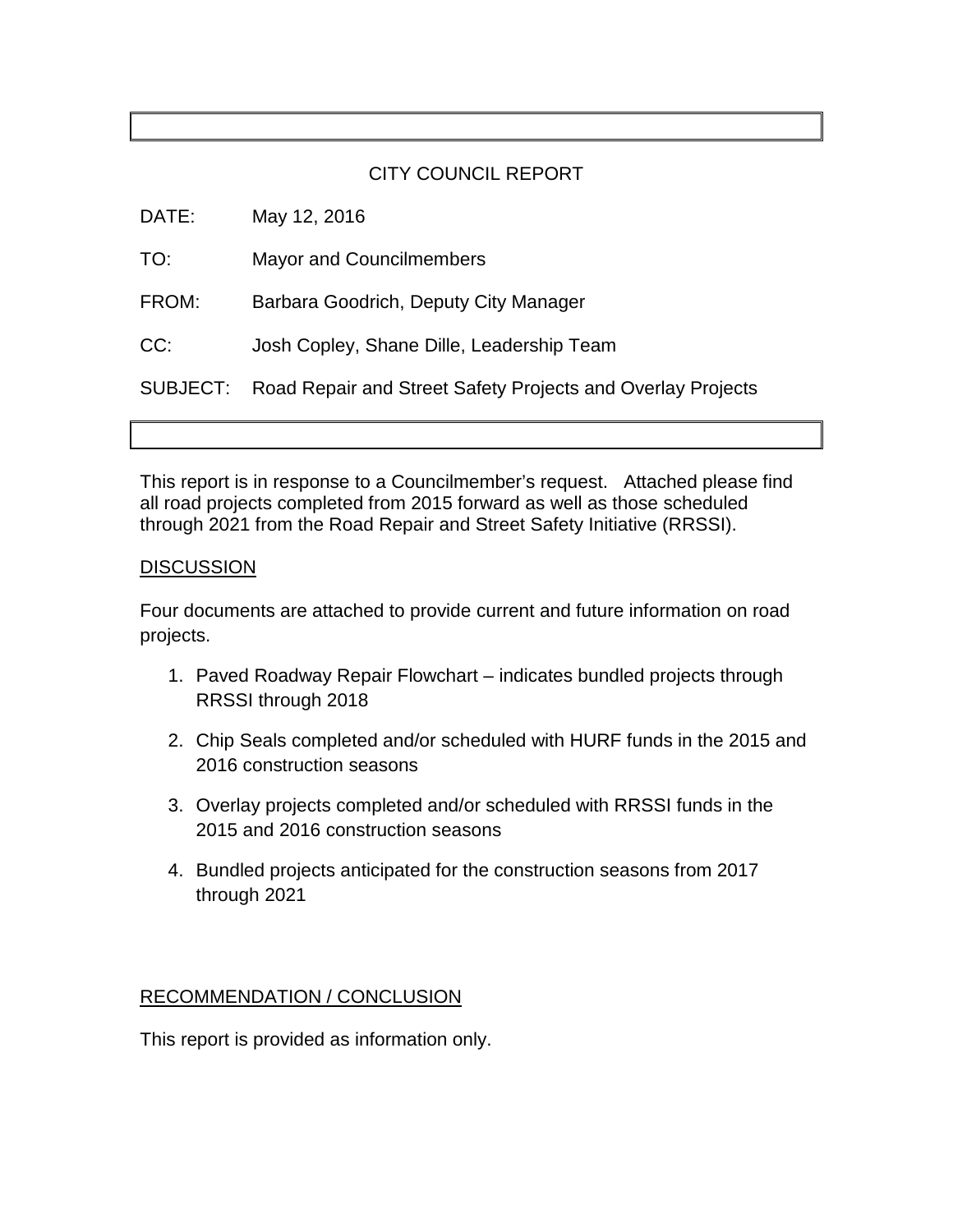

For a list of completed and planned streets, please see the Interactive Map on City of Flagstaff Website under Road Repair and Street Safety Updates.

The link can be found under Popular Links on the City of Flagstaff's Home Page, also see the same link below: <http://www.flagstaff.az.gov/index.aspx?NID=3210>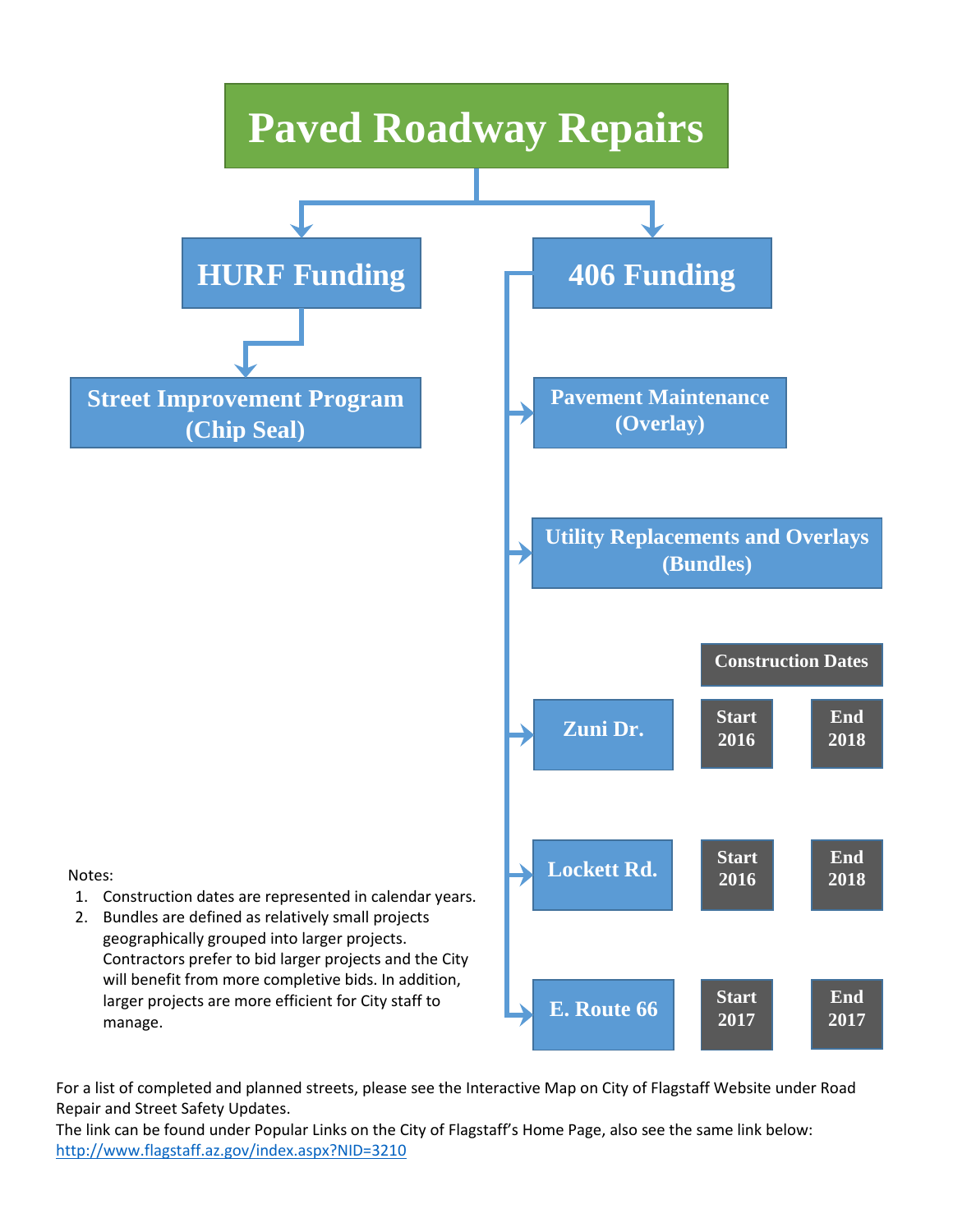# Chip Seal

## Streets - HURF

#### CAPITAL IMPROVEMENT PROGRAM LISTING

| <b>Streets / Transportation</b> | <b>Budget</b> | <b>Budget</b> | <b>Budget</b> | <b>Budget</b> | <b>Budget</b> |
|---------------------------------|---------------|---------------|---------------|---------------|---------------|
| Streets - HURF                  | 2015-2016     | 2016-2017     | 2017-2018     | 2018-2019     | 2019-2020     |
| Street Improvement Program -    | \$2,196,000   | \$2,146,000   | \$2,188,920   | \$2,232,698   | \$2.277.352   |

# **Construction Season 2015**

| <b>Street Name</b>    | <b>Start Location</b>     | <b>End Location</b>       |
|-----------------------|---------------------------|---------------------------|
| 1 Agassiz St.         | Dale Ave.                 | Fine Ave.                 |
| 2 Agassiz St.         | Route 66                  | Cherry Ave.               |
| 3 Alisa Way           | Holland Rd.               | End                       |
| 4 Apple Way           | Hemlock Way               | Manzanita Way             |
| 5 Aspen Ave.          | Humphreys St.             | Park St.                  |
| 6 Aspen Ave.          | Park St.                  | Thorpe St.                |
| 7 Aztec St.           | Beal Rd.                  | Thorpe St.                |
| 8 Basalt Ln.          | Rockridge Rd.             | End                       |
| 9 Beaver St.          | Oak Ave.                  | Columbus Ave.             |
| 10 Beaver St.         | Cherry St.                | Route 66                  |
| 11 Beulah Blvd.       | <b>Forest Meadows St.</b> | South End                 |
| 12 Birch Ave          | Park St.                  | Humphreys St.             |
| 13 Birch Ave.         | Verde St.                 | Terrace Ave.              |
| 14 Birch Ave.         | N. Humphreys              | N. Verde                  |
| 15 Butler Ave.        | San Francisco St.         | Ponderosa Pkwy            |
| 16 Butler Ave.        | San Francisco St.         | Milton Rd.                |
| 17 Cattle Drive Trail | <b>Wild West Trail</b>    | <b>High Country Trail</b> |
| 18 Chelsea Way        | Cheryl Dr.                | End                       |
| 19 Cherry Ave.        | Verde St.                 | Humphreys St.             |
| 20 Cherry Ave.        | David Dr.                 | Verde St.                 |
| 21 Cheryl Dr.         | University Heights Dr. N. | Debbie St.                |
| 22 Clay Ave.          | Malapais Ln.              | <b>West End</b>           |
| 23 Clay Ave.          | Malapais Ln.              | Milton Rd.                |
| 25 Cliffview St.      | North end                 | South End                 |
| 26 Columbus           | San Francisco St.         | Humphreys St.             |
| 27 Coy Dr.            | University Heights Dr. S. | University Heights Dr. S. |
| 28 Crestview Ave.     | George St.                | David Dr.                 |
| 29 Debbie St.         | Justin Way                | University Heights Dr. N. |
| 30 Dupont Ave         | Verde St.                 | Agassiz St.               |
| 32 E. Pine Ave.       | N. San Francisco St.      | N. Meadowlark Dr.         |
| 33 E. Woodland Dr.    | S. Paseo Del Flag         | S. Lone Tree Rd.          |
| 34 E. Zuni Dr.        | 778 E. Zuni Dr.           | S. Lone Tree Rd.          |
| 35 Eddy Dr.           | Wilson Dr.                | West End of Cul De Sac    |
| 36 Elm Ave.           | Bonito St.                | Kendrick St.              |
| 37 Elm Ave.           | N. Hillside St.           | N. Kendrick St.           |
| 38 Foothills Way      | Fremont Blvd.             | End                       |
| 39 Forest View Dr.    | Canyon Terrace Dr.        | Switzer Canyon            |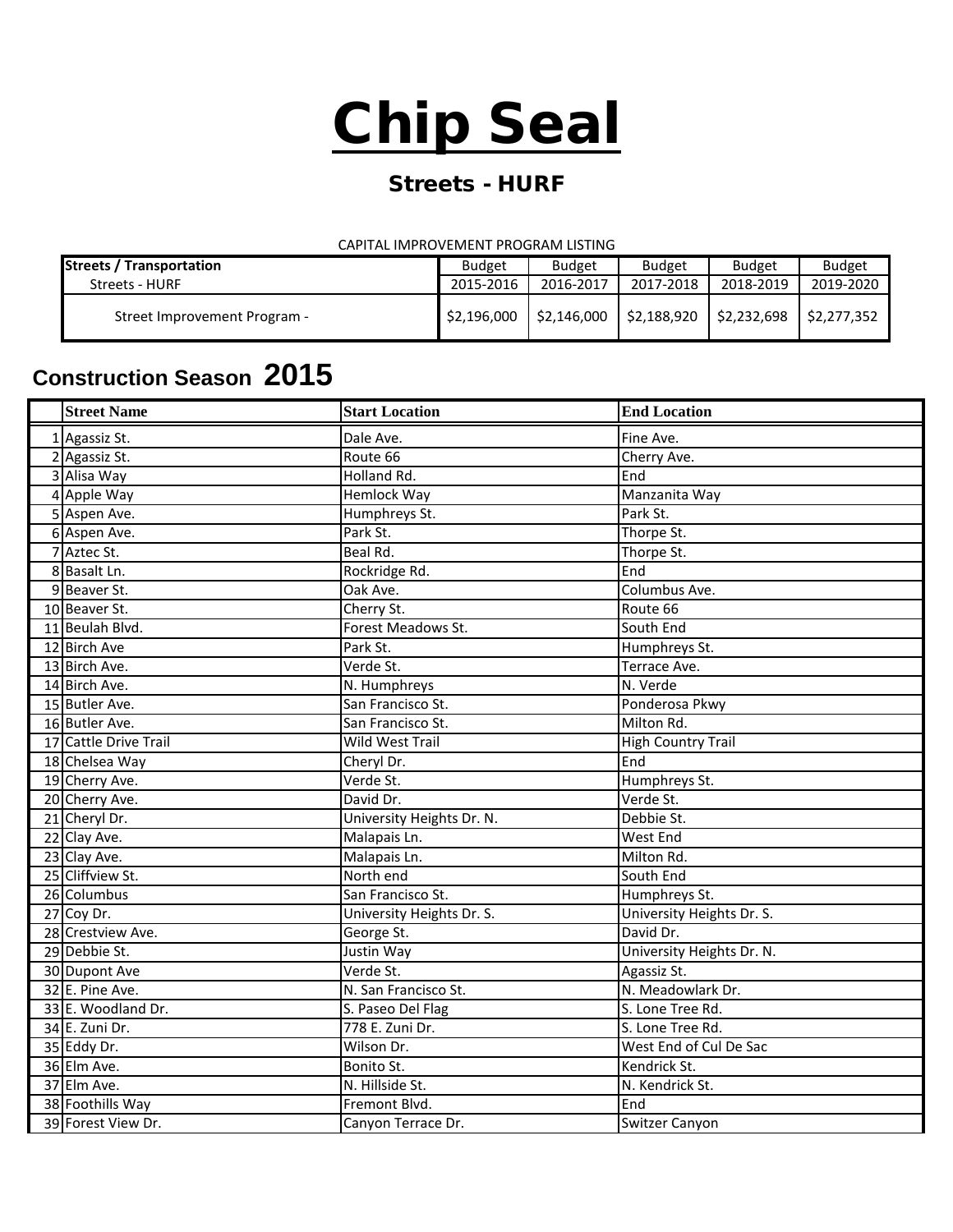| 40 Fort Valley Frontage Rd. | Fort Valley Rd.              | Murray Rd.                   |
|-----------------------------|------------------------------|------------------------------|
| 41 Gillenwater Dr.          | University Heights Dr.       | School                       |
| 42 Hazel Way                | Talkington Dr.               | End                          |
| 43 High Country Trail       | Lake Mary Rd.                | Wild West Trail              |
| 44 High Country Trail       | Pulliam Dr.                  | Quartz Rd.                   |
| 45 Highland Mesa Rd.        | Needles St.                  | W. End                       |
| 46 Hoskins St.              | O'Leary St.                  | Fountain St.                 |
| 47 Hunt Ave.                | N. San Francisco St.         | N. Kendrick St.              |
| 48 Hunter Pl.               | Little Dr.                   | End                          |
| 49 Hutcheson Dr.            | Bertrand St.                 | David Dr.                    |
| 50 James St.                | Bertrand St.                 | William Rd.                  |
| 51 Jewel Dr.                | Univerity Heights Dr. S.     | End                          |
| 53 Joseph St.               | Judy St.                     | Mohawk Dr.                   |
| 54 Juniper Ave.             | Sunset Dr.                   | Turquoise Dr.                |
| 55 JW Powell Blvd.          | S. Pulliam Dr.               | NE End                       |
| 56 Kramer St.               | End                          | End                          |
| 57 Lake Mary Rd.            | Walapi Dr.                   | Mohawk Dr.                   |
| 58 Lance Rd.                | Dohmen Dr.                   | Bennett Dr.                  |
| 59 Lantern Ln.              | Talkington Dr.               | End                          |
| 60 Leroux St.               | Cottage Ave.                 | Phoenix Ave.                 |
| 61 Leroux St.               | Hunt Ave.                    | Columbus Ave.                |
| 62 Lil Ben Trail            | Cattle Drive Tr.             | America West Tr.             |
| 63 Locust Dr.               | Ponderosa Pkwy.              | N. Pine Cliff Dr.            |
| 64 Manzanita Way            | Apple Way                    | End                          |
| 65 Marion Dr.               | Fir Ave.                     | Silver Spruce Ave.           |
| 66 Meteor Dr.               | Cresent Dr.                  | Cresent Dr.                  |
| 67 Mikes Pike St.           | Route 66                     | Phoenix Ave.                 |
| 68 Mountain Dr.             | Peakview St.                 | Fremont Blvd.                |
| 69 N. Anderson Dr.          | N. Aztec St.                 | N. Navajo Dr.                |
| 70 N. Clear View Dr.        | E. Circle View Dr.           | E. Cirlce View Dr.           |
| 71 N. Hemlock Way           | E. Apple Way                 | N. End                       |
| 72 Nicole Ln.               | Peakview St.                 | End                          |
| 73 Oak Ave.                 | Beaver St.                   | San Francisco St.            |
| 74 Paseo Del Flag           | Lone Tree Rd.                | Calle Contenta               |
| 75 Pauline Dr.              | Anita Dr.                    | Camille Dr.                  |
| 76 Peakview                 | Ft. Valley Rd.               | Shannon Dr.                  |
| 77 Pinion Ct.               | Manzanita Way                | End                          |
| 78 Plaza Way                | Woodlands Village Blvd.      | Yale St.                     |
| 79 Plaza Way                | Milton Rd.                   | Riordan Ranch St.            |
| 80 Red Rock Ln.             | Snowcap Way                  | Peakview St.                 |
| 81 S. Andrea Dr.            | W. University Heights Dr. N. | W. University Heights Dr. S. |
| 82 S. Fountaine St.         | E. Ashurst Ave.              | W. Hoskins Ave.              |
| 83 S. Kendall St.           | E. Judy St.                  | E. Mohawk Dr.                |
| 84 S. Kendrick St.          | S. Mikes Pike St.            | W. Butler Ave.               |
| 85 S. Majestic Rd.          | W. University Ave.           | S. Highland Mesa Rd.         |
| 86 S. Pima Dr.              | N End                        | S End                        |
| 87 S. Pine Cr.              | E. Woodland Dr.              | End                          |
| 88 S. Riordan Ranch St.     | W. Riordan Rd.               | <b>Target Lot</b>            |
| 89 S. Sycamore St.          | W. Santa Fe Ave.             | W. Coconino Ave.             |
| 90 Saunders Rd.             | Milton Rd.                   | End                          |
| 91 Sheila Dr.               | Brenda Loop                  | Fremont Blvd.                |
| 92 Silver Spruce Ave.       | San Francisco St.            | Marion Dr.                   |
| 93 Silver Spruce Ave.       | Katchina Rd.                 | Beaver St.                   |
| 94 Skye Way                 | Kilte Ln.                    | South End                    |
| 95 Sullivan Ave.            | Humphreys St.                | Leroux St.                   |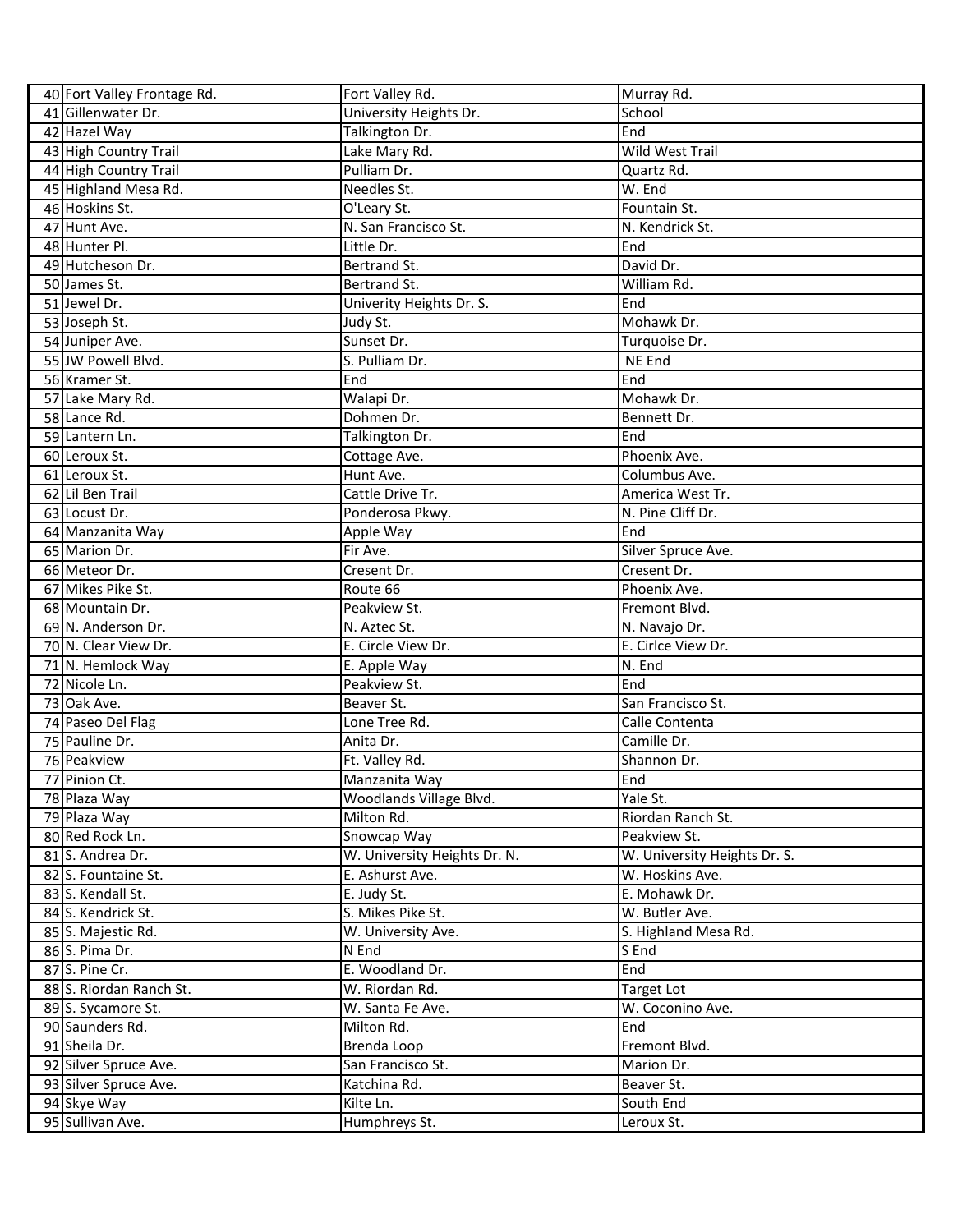| 96 Surrey Ln.                    | Kilte Ln.                   | N. End                     |
|----------------------------------|-----------------------------|----------------------------|
| 97 Switzer Dr.                   | Switzer Canyon Dr.          | Circle View Dr.            |
| 98 Talkington Dr.                | Meade Ln.                   | Crescent Dr.               |
| 99 Thompson St.                  | Universtiy Ave.             | Kaibab Ln.                 |
| 100 Tombaugh Way                 | University Ave.             | W. End                     |
| 101 Trail of the Woods           | Woodland Dr.                | Maricopa St.               |
| 102 Univerity Heights Dr. S.     | Jewel Dr.                   | Beulah Blvd.               |
| 103 Univerity Heights Dr. S.     | Moore Circle                | Jewel Dr.                  |
| 105 University Ave.              | Milton Rd.                  | Woodlands Village Blvd.    |
| 106 University Heights Dr.       | Moore Circle                | Cheryl Drive               |
| 107 University Heights Dr.       | Lindsey Loop (south intsxn) | Cheryl Dr.                 |
| 108 Verde St.                    | Route 66                    | Birch Ave.                 |
| 109 Verde St.                    | Franklin Ave.               | End                        |
| 110 Victoria Way                 | Pauline Dr.                 | End                        |
| 111 W. Beal Rd.                  | N. Rockridge Rd.            | W End                      |
| 112 W. Davis Dr.                 | N. Talkington Dr.           | End                        |
| 113 W. Juniper Ave.              | N. Mesa Dr.                 | N. Sunset Dr.              |
| 114 W. Lava Ln.                  | N. Rockridge Rd.            | End                        |
| 115 W. Lois Ln.                  | N. Peak View                | W End                      |
| 116 W. Needles St.               | S. Cliffview St.            | S. Highland Mesa Rd.       |
| 117 W. Shannon Dr.               | N. Prescott Rd.             | W. Wilson Dr.              |
| 118 W. Sullivan Ave.             | N. Kendirck St.             | N. Humphreys St.           |
| 119 W. Summit Ave.               | W. Santa Fe Ave.            | W End                      |
| 120 W. University Heights Dr. N. | S. Beulah Blvd.             | S. Lindsey Lp. (S. intsxn) |
| 121 Whipple Rd.                  | Navajo Rd.                  | Fort Valley Rd.            |
| 122 Whiting Rd.                  | Navajo Rd.                  | Fort Valley Rd.            |
| 123 Wilson Dr.                   | Shannon Dr.                 | Fremont Blvd.              |
| 124 Woody Mountain Rd.           | I-40 R/W                    | End                        |
| 125 Woody Mountain Rd.           | Route 66                    | $I - 40$                   |
| 126 Yaqui Dr.                    | Walapi Dr.                  | Zuni Dr.                   |
| 127 Yaqui Dr.                    | Walapai Dr.                 | Walapai Dr.                |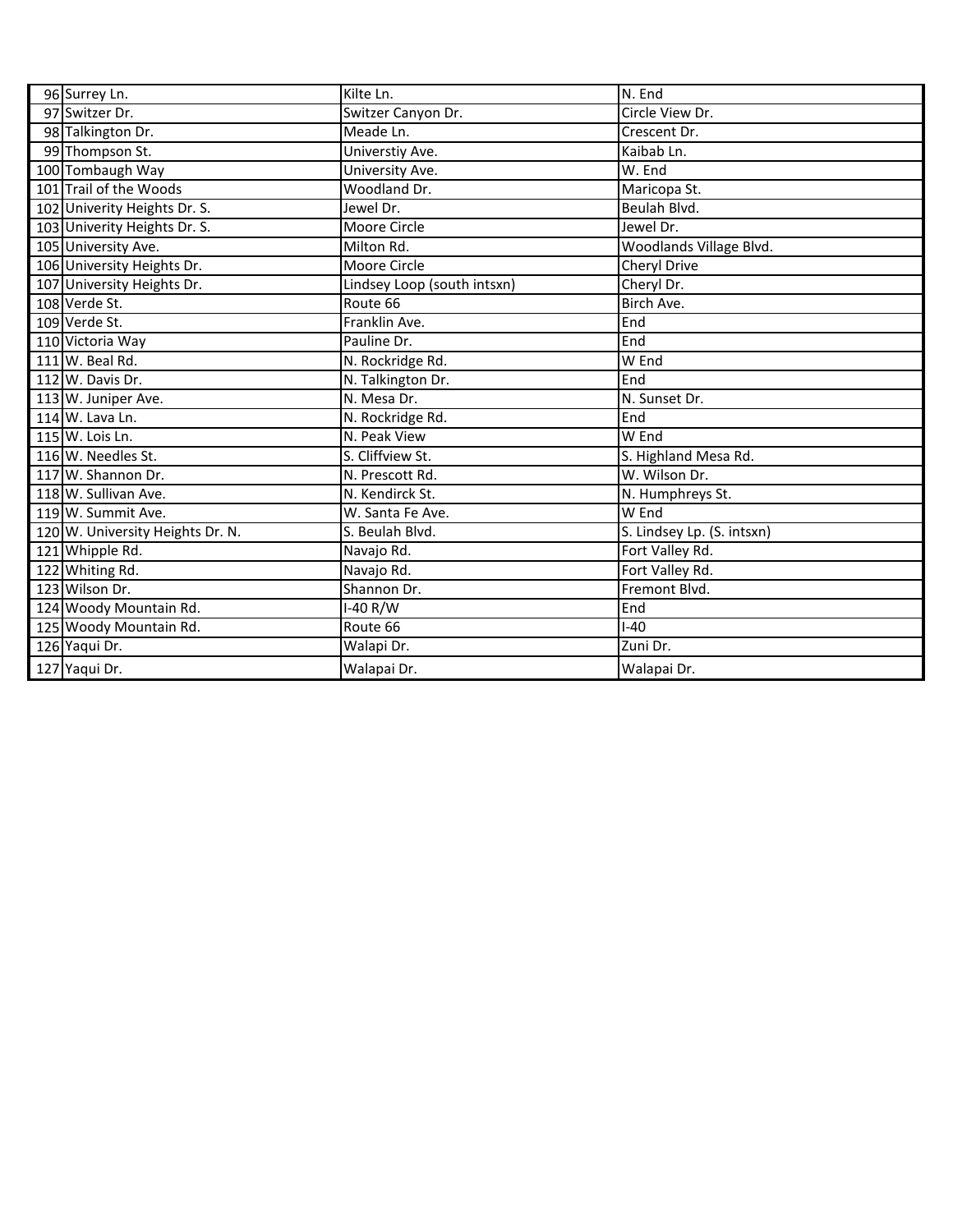# **Construction Season 2016**

| <b>Street Name</b>    | <b>Start Location</b>   | <b>End Location</b>       |
|-----------------------|-------------------------|---------------------------|
| 1 ABBEY RD.           | AMBERWOOD ST.           | <b>EAST END</b>           |
| 2 ACRETE LN           | CONTINENTAL DR.         | <b>WEST END</b>           |
| 3 Allen Ave.          | Dodge Ave.              | Jo Don Rd.                |
| 4 ALTA VISTA DR.      | <b>LOCKET RD</b>        | LINDA VISTA DR.           |
| 5 AMBERWOOD ST.       | ABBEY RD.               | <b>BUTLER AVE.</b>        |
| 6 ANAZAZI DR.         | WALNUT HILLS DR.        | WALNUT CREEK DR.          |
| 7 ANDES DR.           | STONECREST DR.          | LINDA VISTA DR.           |
| 8 APPALACHIAN DR.     | FOURTH ST.              | <b>DEAD END</b>           |
| 9 Arosa Way           | Matterhorn Dr.          | North End                 |
| 10 ARROWHEAD AVE.     | EAST ST.                | WEST ST.                  |
| 11 ARROWHEAD AVE.     | WEST ST.                | MT. VIEW ST.              |
| 12 ARROWHEAD AVE.     | RT. 66                  | EAST ST.                  |
| 13 ASCONA WAY         | <b>EAST END</b>         | <b>WEST END</b>           |
| 14 BELLEVIEW LN.      | <b>CYPRESS POINT</b>    | <b>END</b>                |
| 15 BERN ST.           | SWISS RD.               | LINDA VISTA DR.           |
| 16 BLIZZARD WAY       | SNOWFLAKE DR.           | <b>CHRISTMAS TREE LN.</b> |
| 17 BLUEJAY LN.        | HAWTHORNE DR.           | <b>END</b>                |
| 18 BONNER ST.         | LYNCH ST.               | EL PASO DR.               |
| 19 BOTTLEBRUSH DR.    | <b>ELK RUN ST.</b>      | FOX LAIR DR.              |
| 20 BRECKRIDGE WAY     | <b>NORHTEAST END</b>    | SOUTHWEST END             |
| 21 BROKEN ARROW DR.   | <b>BROKEN BOW RD.</b>   | SMOKERISE DR.             |
| 22 Broken Circle Dr.  | Burning Tree Lp.        | Rio De Flag Dr.           |
| 23 BROKEN ROCK LP.    | FOX RUN DR.             | <b>ELK RUN DR.</b>        |
| 24 BURKHART DR.       | SCHEVENE BLVD.          | <b>STEVES BLVD.</b>       |
| 25 CAMERON DR.        | WALNUT HILLS DR.        | <b>END</b>                |
| 26 CENTER ST          | 6TH AVE.                | North End                 |
| 27 CENTER ST          | ARROWHEAD AVE.          | 6TH AVE.                  |
| 28 CHESTNUT WAY       | MARIPOSA DR.            | <b>END</b>                |
| 29 CHILDRESS ST.      | LOCKETT RD.             | LINDA VISTA DR.           |
| 30 CHINWOOD RD.       | MONTA VISTA DR.         | LINDA VISTA DR.           |
| 31 Christensen Dr.    | Miller Dr               | Elder Dr.                 |
| 32 CHRISTMAS TREE LN. | <b>BLIZARD WAY</b>      | WINTER DR.                |
| 33 COLDSTREAM LN.     | CONTINENTAL             | <b>SOUTH END</b>          |
| 34 CONTINENTAL DR.    | <b>BUTLER AVE.</b>      | MARIPOSA RD.              |
| 35 Crystal Dr.        | Snowflake Dr.           | Christmas Tree Ln.        |
| 36 CYPRESS POINT DR.  | <b>COUNTRY CLUB DR.</b> | <b>COUNTRY CLUB DR.</b>   |
| 37 DAKOTA ST.         | <b>EMPIRE AVE.</b>      | SMOKERISE DR.             |
| 38 DYER ST.           | LOCKETT RD.             | LINDA VISTA DR.           |
| 39 EAST ST.           | SIXTH AVE.              | <b>ARROWHEAD AVE.</b>     |
| 40 EAST ST.           | CEDAR AVE.              | SIXTH AVE.                |
| 41 EIGER MT. RD.      | APPALACHAIAN DR.        | <b>EVEREST DR.</b>        |
| 42 Fallen Oak Way     | Raintree Rd.            | End                       |
| 43 FANNING DR.        | SWISS RD.               | LINDA VISTA DR.           |
| 44 FANNING DR.        | RT. 66                  | SWISS RD.                 |
| 45 GENEVA CR.         | LINDA VISTA DR.         | North End                 |
| 46 GLACIER DR.        | SNOWFLAKE DR.           | HOLLEYGREEN DR.           |
| 47 HILLCREST DR.      | GRANDVIEW DR.           | <b>END</b>                |
| 48 HOLLYGREEN DR.     | CHRISTMAS TREE LN.      | SNOWFLAKE DR.             |
| 49 Lakin Dr.          | Steves Blvd.            | 7th Ave.                  |
| 50 Lockett Rd.        | Route 66                | Fanning Dr.               |
| 51 LOMA VISTA DR.     | 3628 LOMA VISTA DR.     | LOCKETT RD.               |
| 52 LOMA VISTA DR.     | LINDA VISTA DR.         | 3628 LOMA VISTA DR.       |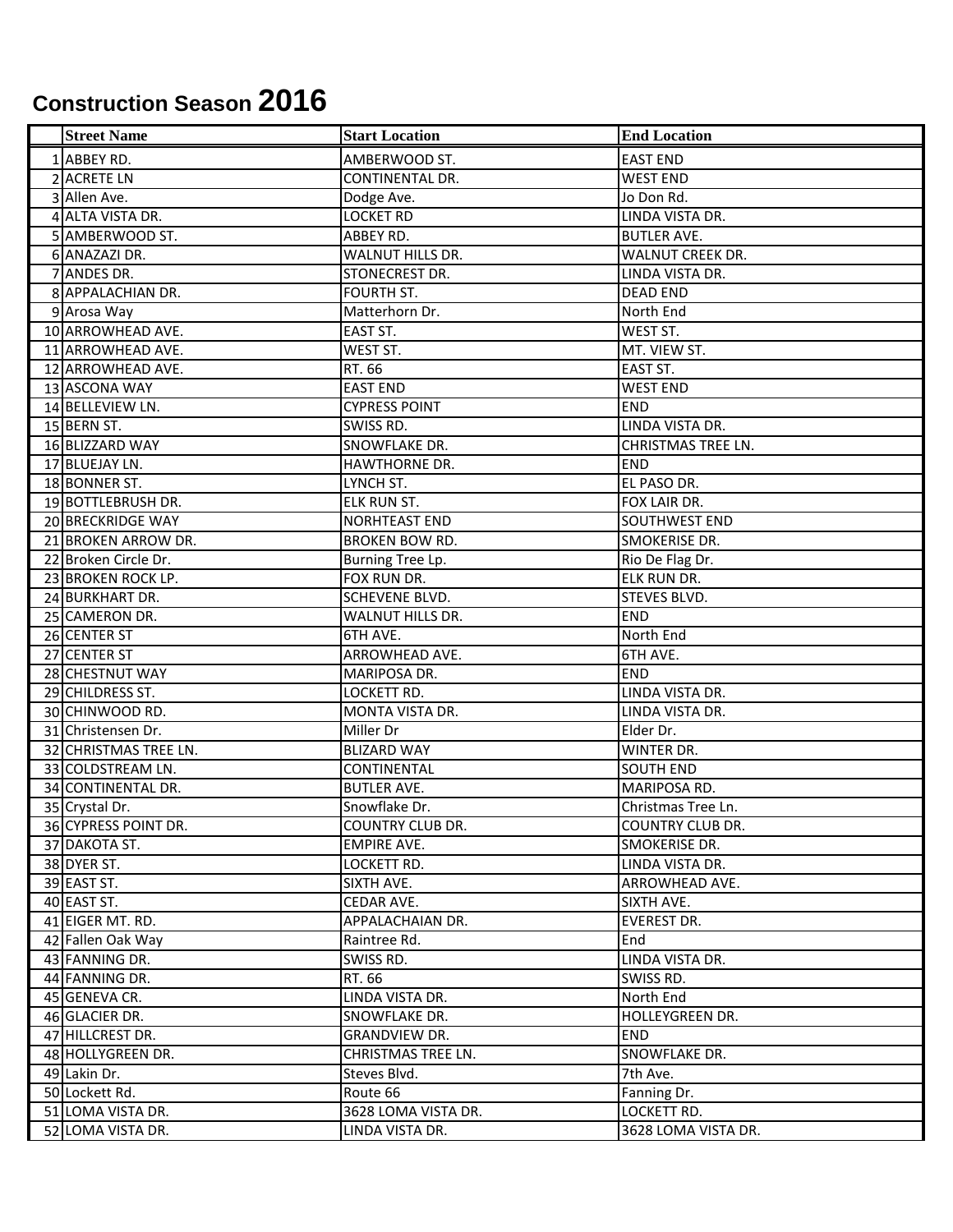| 53 LYNCH AVE.            | <b>CUMMINGS DR.</b>       | MT. MEADOW DR.          |
|--------------------------|---------------------------|-------------------------|
| 54 MAIN ST.              | RT. 66                    | SIXTH AVE.              |
| 55 MAIN ST.              | FELICE AVE.               | CEDAR AVE.              |
| 56 MALLARD LN.           | DEER CROSSING RD.         | <b>END</b>              |
| 57 MANOR DR.             | PARK DR.                  | LOMA VISTA DR.          |
| 58 MANOR RD.             | LINDA VISTA DR.           | 3628 MANOR DR.          |
| 59 MAPLE AVE.            | IZABEL ST.                | 1ST ST.                 |
| 60 MARIAH WAY            | CAREFREE CR.              | <b>END</b>              |
| 61 MARINA LN.            | <b>END</b>                | END                     |
| 62 MARIPOSA RD.          | <b>CONTINENTAL DR.</b>    | <b>END</b>              |
| 63 MARYMONT CR.          | <b>GRANDVIEW DR.</b>      | North End               |
| 64 Matterhorn Dr.        | Hemberg Dr.               | Lugano Way              |
| 65 MEADOWBROOK DR.       | OAKMONT DR.               | <b>END</b>              |
| 66 MEDINA WAY            | <b>TAMOSHANTER</b>        | <b>END</b>              |
| 67 MILLER DR.            | PATTERSON BLVD.           | TINDLE BLVD.            |
| 68 Miller Dr.            | Fanning Dr.               | Road Closed Signs       |
| 69 MOCCASIN WAY          | SMOKERISE DR.             | <b>END</b>              |
| 70 MOCKINGBIRD DR.       | MARIPOSA DR.              | HAWTHORNE DR.           |
| 71 MONTA VISTA DR.       | LINDA VISTA DR.           | APPAILCHIAN RD.         |
| 72 MONTA VISTA DR.       | CEDAR AVE.                | North End               |
| 73 MOONSHADOW LN.        | <b>RIO DE FLAG</b>        | <b>END</b>              |
| 74 MOUNTAIN JAY LN.      | DEER CROSSING RD.         | <b>END</b>              |
| 75 MOUNTAINEER RD.       | <b>BROKEN BOW DR.</b>     | SNOWSHOE WAY            |
| 76 MOUNTAINEER RD.       | TRAILS END DR.            | BROKEN BOW DR.          |
| 77 MT PLEASANT DR.       | <b>BUTLER AVE.</b>        | LAKE HILLS DR.          |
| 78 MT. ELDEN DR.         | ALTA VISTA DR.            | LOMA VISTA DR.          |
| 79 MT. MEADOW DR.        | PHILLIP AVE.              | LYNCH AVE.              |
| 80 MT. VIEW ST.          | SE END ARROWHEAD          | 1921 MT. VIEW           |
| 81 MT. VIEW ST.          | 1921 MT VIEW ST.          | <b>NW END</b>           |
| 82 NATIVE WAY            | <b>INDIAN DR.</b>         | SMOKERISE DR.           |
| 83 NORTHWOOD WAY         | OAKMONT DR.               | <b>END</b>              |
| 84 NYLA DR.              | ELPASO DR.                | LYNCH AVE               |
| 85 OAKMONT DR.           | <b>COUNTRY CLUB DR.</b>   | HORSESHOE ST.           |
| 86 OAKMONT DR.           | <b>OLYMPIC</b>            | NORTHWOOD WAY           |
| 87 OAKMONT DR.           | <b>HORSESHOE ST</b>       | OLYMPIC DR.             |
| 88 OLD STUMP WAY         | <b>ELK RUN ST.</b>        | End                     |
| 89 OLD WALNUT CANYON RD. | <b>COUNTRY CLUB</b>       | End                     |
| 90 OWL RD.               | <b>SUMMER RUN RD.</b>     | DEER CROSSING RD.       |
| 91 PARDISE RD.           | LINDA VISTA DR.           | <b>WEST END</b>         |
| 92 PINE TREE LN.         | <b>CYPRESS DR.</b>        | <b>END</b>              |
| 93 Pinecone Ln.          | Cypress Point Dr.         | End                     |
| 94 QUAIL VALLEY WAY      | <b>INDIAN SPRINGS WAY</b> | <b>END</b>              |
| 95 Range Ln.             | Foxglenn St.              | Dead End                |
| 96 ROSE ST.              | CEDAR AVE.                | ARROYO SECO DR.         |
| 97 ROSE ST.              | ARROYO SECO DR.           | 4TH ST.                 |
| 98 Running Deer St.      | Bear Paw Dr.              | Plateau Dr.             |
| 99 SCHAFFER LN.          | APPALACHIAN DR.           | <b>ADRAINNE WAY</b>     |
| 100 SILVER FOX CR.       | FOXLAIR DR.               | <b>END</b>              |
| 101 SINAGUA HEIGHTS DR.  | <b>BUTLER AVE.</b>        | <b>END</b>              |
| 102 SKYLINE DR.          | <b>FOREST BROOKS ST.</b>  | STONECREST ST.          |
| 103 SKYVIEW ST.          | LAKE HILLS DR.            | <b>BUTLER AVE.</b>      |
| 104 SKYVIEW ST.          | EDGEWOOD ST.              | <b>BUTLER AVE.</b>      |
|                          |                           |                         |
| 105 SLIPPERY ROCK RD.    | CLOUMBIA DR.              | COUNTRY CLUB DR.        |
| 106 SMOKERISE DR.        | DODGE AVE.                | <b>BROKEN ARROW RD.</b> |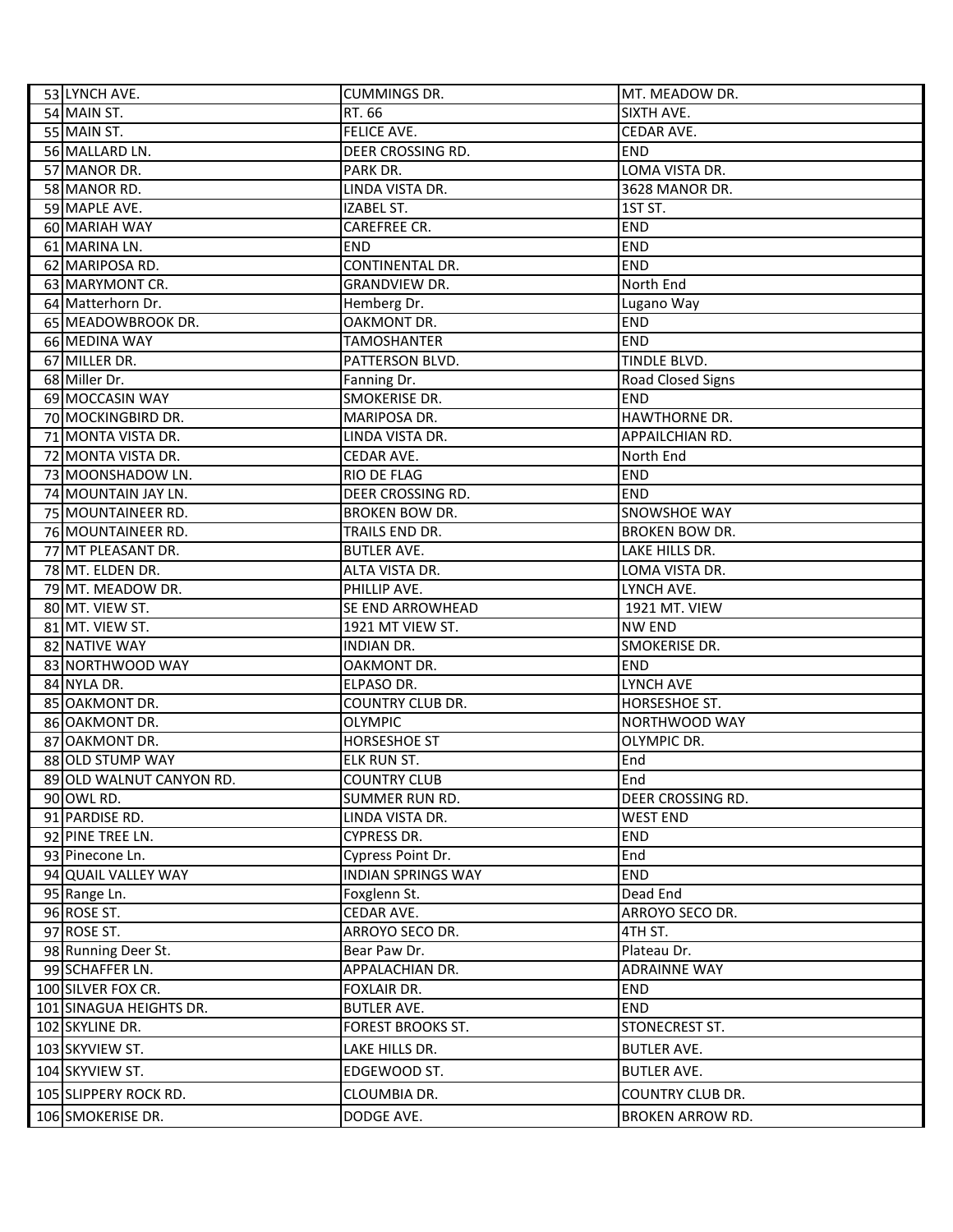| 107 SMOKERISE DR.      | <b>BROKEN ARROW RD.</b>   | 89A                    |
|------------------------|---------------------------|------------------------|
| 108 SNOW SHOE WAY      | SMOKERISE DR.             | <b>MOUNTAINEER RD.</b> |
| 109 SNOWFLAKE DR.      | <b>US 89A</b>             | <b>GLACIER DR.</b>     |
| 110 SNOWFLAKE DR.      | <b>GLACIER DR.</b>        | <b>BLIZZARD WAY</b>    |
| 111 SOUTHERN HILLS DR. | <b>COUNTRY CLUB DR.</b>   | OAKMONT DR.            |
| 112 SPANISH MOSS LN.   | <b>CONTINENTAL</b>        | <b>END</b>             |
| 113 SPANISH MOSS WY    | SPANISH MOSS LN.          | <b>END</b>             |
| 114 SPRUCE AVE.        | 1ST. ST.                  | 3RD ST.                |
| 115 SPYGLASS WAY       | HICKORY DR.               | <b>END</b>             |
| 116 ST. MORITZ WAY     | <b>FANNING DR.</b>        | North End              |
| 117 STEVES BLVD.       | ELDER DR.                 | LEWIS DR.              |
| 118 STEVES BLVD.       | LEWIS DR.                 | RT. 66                 |
| 119 Strawberry Way     | Bottlebrush Dr.           | End                    |
| 120 SWISS RD.          | <b>FANNING</b>            | <b>MATTERHORN</b>      |
| 121 Tam O'Shanter Dr.  | Meadowbrook Dr.           | North End              |
| 122 TAYLOR DR.         | HULET LN.                 | WAKONDA ST.            |
| 123 WEST ST.           | 6TH AVE.                  | CEDAR AVE.             |
| 124 WEST ST.           | CEDAR AVE.                | LINDA VISTA DR.        |
| 125 WEST ST.           | <b>ARROWHEAD AVE</b>      | 6TH AVE.               |
| 126 WINTER DR.         | <b>DEAD END</b>           | 89N                    |
| 127 WINTERGREEN RD.    | <b>CHRISTMAS TREE LN.</b> | <b>GLACIER DR.</b>     |
| 128 Wood Hollow Way    | Rustic Knolls Ln.         | East End               |
| 129 WOODRIDGE WAY      | <b>FOREST HEIGHTS DR.</b> | North End              |
| 130 ZURICH ST.         | MILLER DR.                | <b>ELDER DR.</b>       |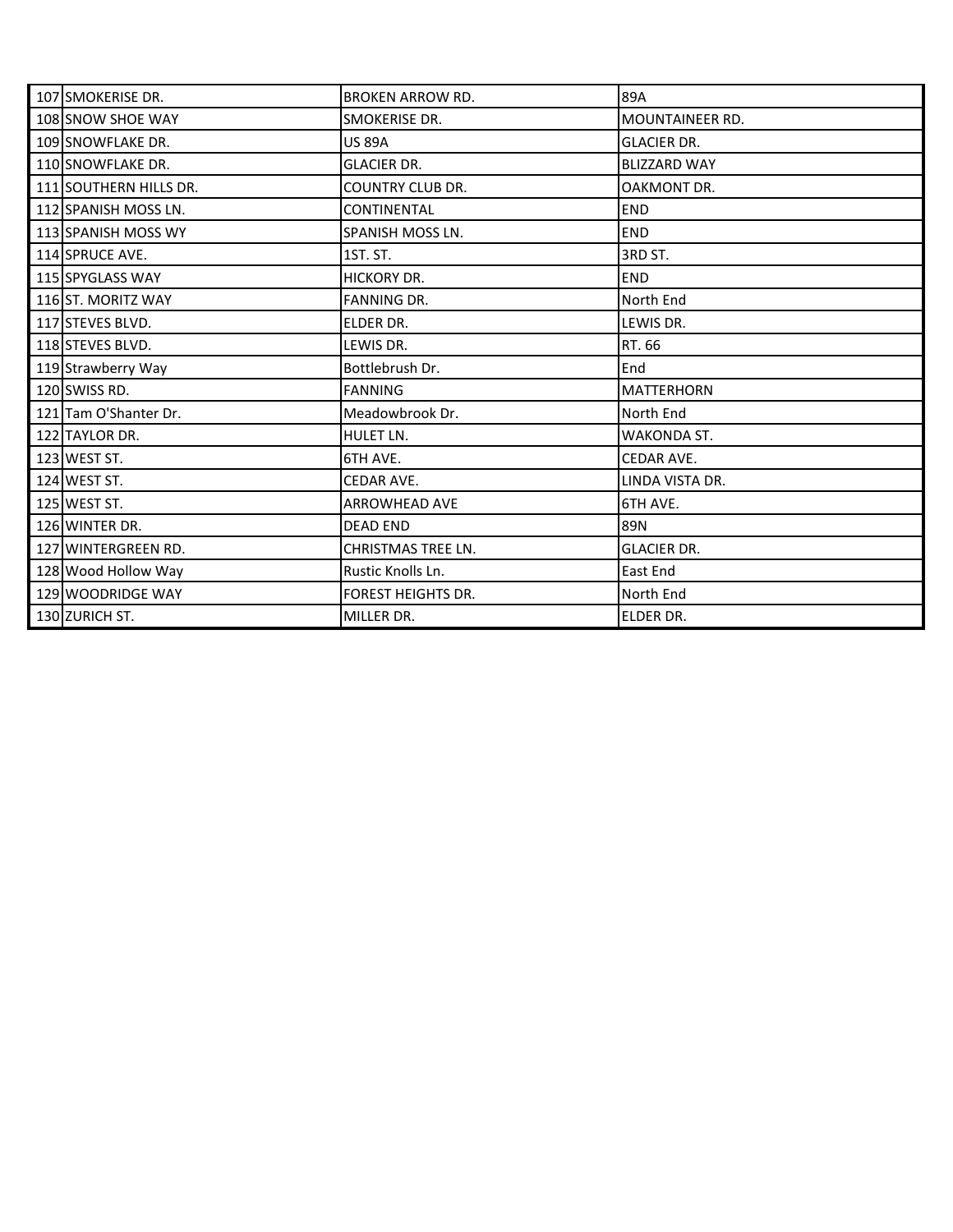# **Overlay**

## Proposition 406

## Road Repair and Street Safety Initiative

## Pavement Maintenance Projects

## **Construction Season 2015**

| <b>Street Name</b>                   | <b>Start Location</b>   | <b>End Location</b>     |
|--------------------------------------|-------------------------|-------------------------|
| 1 Agassiz St.                        | Cherry Ave.             | Dale Ave.               |
| 2 Allen Ave.                         | Dodge Ave.              | Jo Don Rd.              |
| 3 Arosa Way                          | Matterhorn Dr.          | North End               |
| 4 Broken Circle Dr.                  | Burning Tree Lp.        | Rio De Flag Dr.         |
| 5 Christensen Dr.                    | Miller Dr               | Elder Dr.               |
| 6 Colanthe Ave.                      | Izabel St.              | 1st St.                 |
| 7 Crystal Dr.                        | Snowflake Dr.           | Christmas Tree Ln.      |
| 8 Estate, Noria, Crest, Valley Crest | Crest                   | Crest                   |
| 9 Fallen Oak Way                     | Raintree Rd.            | End                     |
| 10 Felice Ave.                       | 1st St.                 | Izabel St.              |
| 11 Forest Meadows St.                | Woodlands Village Blvd. | End                     |
| 12 Forest Meadows St.                | Beulah Blvd.            | Woodlands Village Blvd. |
| 13 Forest Meadows St.                | Milton Rd.              | Beulah Blvd.            |
| 14 Hereford Dr.                      | Meade Ln.               | End                     |
| 15 Hilltop Ave.                      | George St.              | David Dr.               |
| 16 Lakin Dr.                         | Steves Blvd.            | 7th Ave.                |
| 17 Little Dr.                        | Walkup Dr.              | Troxler Cir.            |
| 18 Lockett Rd.                       | Route 66                | Fanning Dr.             |
| 19 Matterhorn Dr.                    | Hemberg Dr.             | Lugano Way              |
| 20 McConnell Dr.                     | Beulah Blvd.            | Woodlands Village Blvd. |
| 21 Miller Dr.                        | Fanning Dr.             | Road Closed Signs       |
| 22 N. Highway 89A                    | Marketplace             | Fanning                 |
| 23 Nancy Way                         | Sheila Dr.              | End                     |
| 24 Pinecone Ln.                      | Cypress Point Dr.       | End                     |
| 25 Range Ln.                         | Foxglenn St.            | Dead End                |
| 26 River Run Dr.                     | <b>Butler Ave.</b>      | End                     |
| 27 Running Deer St.                  | Bear Paw Dr.            | Plateau Dr.             |
| 28 San Francisco St.                 | De Silva Ave.           | Forest Ave.             |
| 29 Sioux Dr.                         | Yaqui Dr.               | East End                |
| 30 Sitgreaves St.                    | Birch Ave.              | Santa Fe Ave.           |
| 31 Strawberry Way                    | Bottlebrush Dr.         | End                     |
| 32 Tam O'Shanter Dr.                 | Meadowbrook Dr.         | North End               |
| 33 University Ave.                   | Woodlands Village Blvd. | Thompson St.            |
| 34 Wood Hollow Way                   | Rustic Knolls Ln.       | East End                |
| 35 Woodlands Village Blvd.           | Route 66                | Beulah Blvd.            |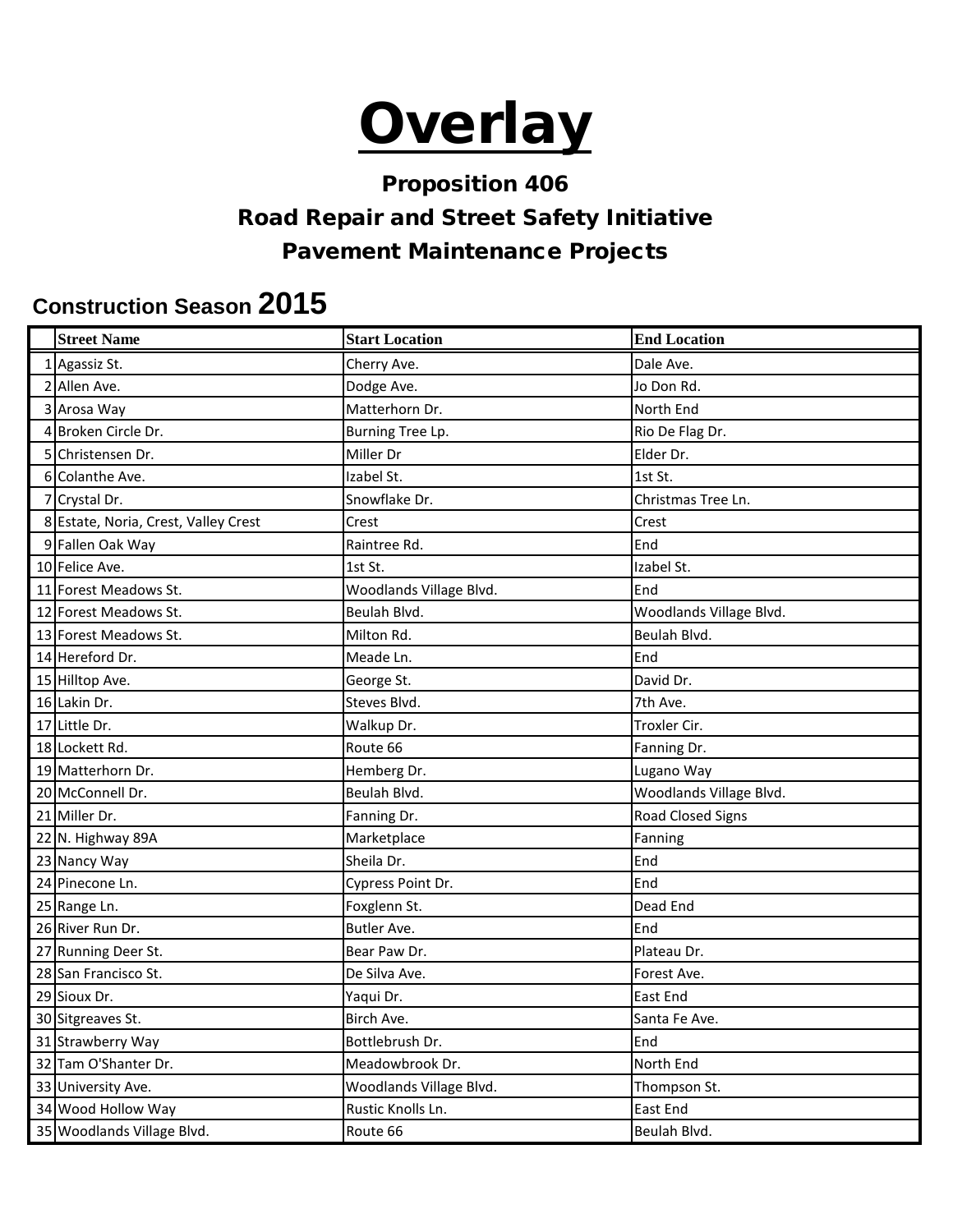# **Construction Season 2016**

| <b>Street Name</b>    | <b>Start Location</b>       | <b>End Location</b> |
|-----------------------|-----------------------------|---------------------|
| 1 BUCKSKIN WAY        | FOX LAIR DR.                | <b>END</b>          |
| 2 CALICO WAY          | <b>FOXLAIR DR.</b>          | <b>END</b>          |
| 3 DEER CROSSING RD.   | FOX LAIR DR.                | FOX LAIR DR.        |
| 4 DEER CROSSING RD.   | FOX LAIR RD.                | FOXGLENN ST.        |
| 5 DRIFTER WAY         | <b>BURNING TREE LP.</b>     | <b>END</b>          |
| 6 E. TAMO'SHANTER DR. | N. TAMO'SHANTER DR.         | <b>END</b>          |
| 7 FINCH RD.           | FOXGLENN ST.                | <b>END</b>          |
| 8 FIREFLY WAY         | DEER CROSSING RD.           | <b>END</b>          |
| 9 FOX RUN DR.         | FOX TAIL DR.                | SOLIERE AVE.        |
| 10 FOX TAIL DR.       | <b>BROKEN ROCK LP.</b>      | FOX RUN DR.         |
| 11 FOXGLENN ST.       | <b>DEER CROSSING RD&gt;</b> | FOXLAIR DR.         |
| 12 FOXLAIR DR.        | DEER CROSSING RD.           | SOLIER AVE.         |
| 13 FOXLAIR DR.        | SOLIERE AVE.                | DEER CROSSING DR.   |
| 14 GREY FOX WAY       | <b>FOXTIAL DR.</b>          | <b>SOUTH END</b>    |
| 15 HIGHTIMBER LN.     | TIMBERLINE RD.              | <b>END</b>          |
| 16 HORNET WAY         | <b>FOXLAIR DR.</b>          | <b>END</b>          |
| 17 PEBBLE BEACH DR.   | TAMOSHANTER DR.             | <b>OLYMPIC DR.</b>  |
| 18 PULLIAM DR.        | JOHN WESLEY POWELL BLVD.    | <b>END</b>          |
| 19 RACOON WAY         | DEER CROSSING RD.           | <b>END</b>          |
| 20 RAINTREE RD.       | <b>ELK RUN ST.</b>          | <b>END</b>          |
| 21 RIVERA WAY         | MEADOWBROOK DR.             | <b>END</b>          |
| 22 ROADRUNNER LN.     | DEER CROSSING LN.           | <b>END</b>          |
| 23 SPARROW AVE.       | FOXGLENN ST.                | 4TH ST.             |
| 24 SUMMER RUN DR.     | <b>END</b>                  | <b>END</b>          |
| 25 SWEET CLOVER WAY   | <b>BOTTLEBRUSH</b>          | <b>END</b>          |

# **Construction Season 2017**

**Overlay streets will be on the west side of Flagstaff in 2017.**

**We are currently in the programming phase for the streets on the west side of Flagstaff.**